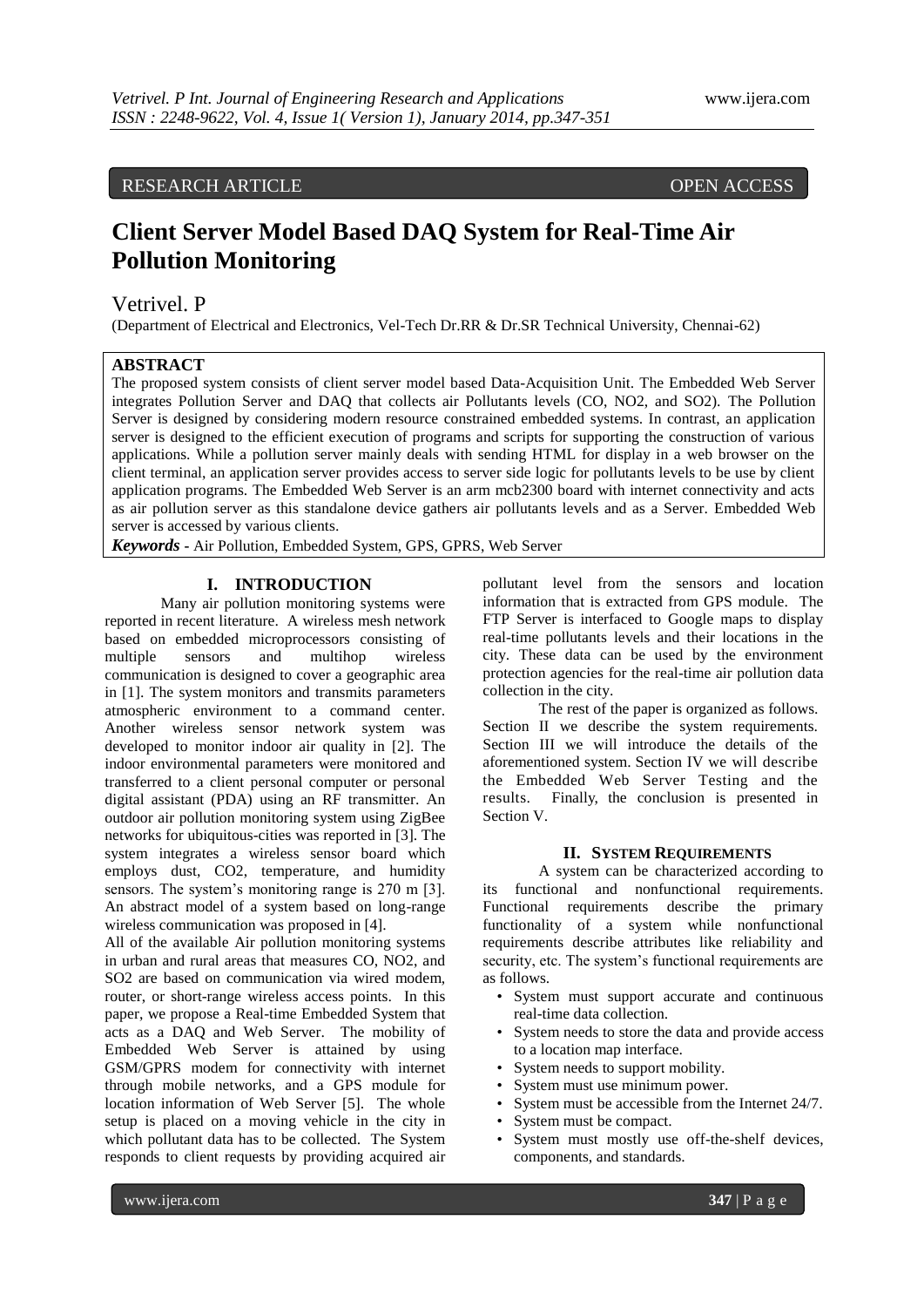- System must support two-way communication between the client and the server.
- System must be field-configurable.
- System should be easy to deploy.

Nonfunctional requirements for the system dictate that the system is reliable, portable, accurate, maintainable, secure, accessible, and usable. In addition, the system must support performance standards for an adequate response time and storage space for data.

# **III. REAL-TIME DATA ACQUISITION SYSTEM**

Real-time data acquisition system provides a way to monitor the air pollution level in the city using standard web browsers and a PC used by clients. The Web Server is connected with GPRS/GSM modem for wireless connectivity to internet and provides positional information of the Web Server. Digitally acquired Pollutants levels are stored in web server's database. This data is provided to the client, through internet whenever a request is made by the client. The web processes the requests made by the clients and finally connects to the desired Web Server, sends the Pollutants levels to the client browser.

# **A. Embedded Web Server**

An embedded web server is a keil MCB2300 Evaluation Board from NXP LPC2300 ARM family and allows to create and test working programs for this advanced architecture. It has two serial interfaces, analog input, a speaker, two CAN interfaces, USB, LCD, Ethernet makes this board a good platform for our System. MCB2300 Evaluation Board can be expanded to build hardware prototypes for our applications. The Embedded web server also has application software created using MDK-ARM, a complete software development environment for ARM processor-based devices.

Application software has an script to convert the raw pollutant level received from each sensors to pollution standards called air quality index (AQI) using the formula.

$$
AQI = \left(\frac{\text{Pollution level}}{\text{Pollution Standard}}\right) * 100\tag{1}
$$

The pollution standard is defined according the air quality standards of a particular region.

ARM processor is the responsible part for measuring analyzing air pollutants from sensor nodes. The Measurements are carried out by DAQ mode and the data are sent to client through Embedded Web Server mode is depicted in fig. 1. The RTOS manages all the tasks such as measuring signals, analyze the signals, data base up-dation, sending HTML pages to the clients upon request etc., The RTOS manages the allocation of Processor and Memory for all the tasks in parallel and in small amounts of time. Embedded web

server has to be high reliable, secure, portable and controllable for which general web server are unsuitable.



Fig. 1. System Architecture

# **B. Client-Server Communication Link**

The GSM/GPRS modem allows our Embedded Web Server to establish connection to the Internet. The general packet radio service is a packetoriented mobile data service used in 2G and 3G cellular communication systems global system for mobile Communications. The GSM/GPRS modem has an embedded communication protocol that supports Machine-to-Machine intelligent wireless Transmission Control Protocol features such as E-mail, Simple Messaging Service, and File Transfer Protocol. The modem supports an RS-232 interface that allows serial TCP/IP socket tunneling. All service provides on GSM are giving GPRS service to customers that eases getting connected to the Internet is shown in fig. 2. The pollutants data queried by the client can be relayed once a GPRS connection has been established with the client.

The real-time processing is attained by having quick respond to the client queries by the server. Real time should be fast enough in the context in which the system is operating and reliable as well<br>for mission critical systems. Real-time system for mission critical systems. correctness depends not only on the correctness of the logical result of the computation but also on the result delivery time [6]. A script is executed immediately after the boot of the operating system, initiating the GSM/GPRS connection software module. A Point to Point Protocol (PPP) connection is established by a GPRS, PPP daemon is used to manage the PPP network connections between the client and the Embedded Web Server module.

The PPP daemon setting up the GPRS parameters, such as baud rate and compression. To access an Embedded Web Server, the IP address of the device should be made available to the clients. We can accomplish this in two ways. A static IP could be used, or the remote device should initiate a connection by reporting its IP. The static IP is preferred for its simplicity however, its overhead may be impractical as it requires a static IP setup by the service provider and involves monthly recurring costs. The other choice is to assign dynamic IP by means of Dynamic Host Configuration Protocol (DHCP) server of the GSM provider for every connection established.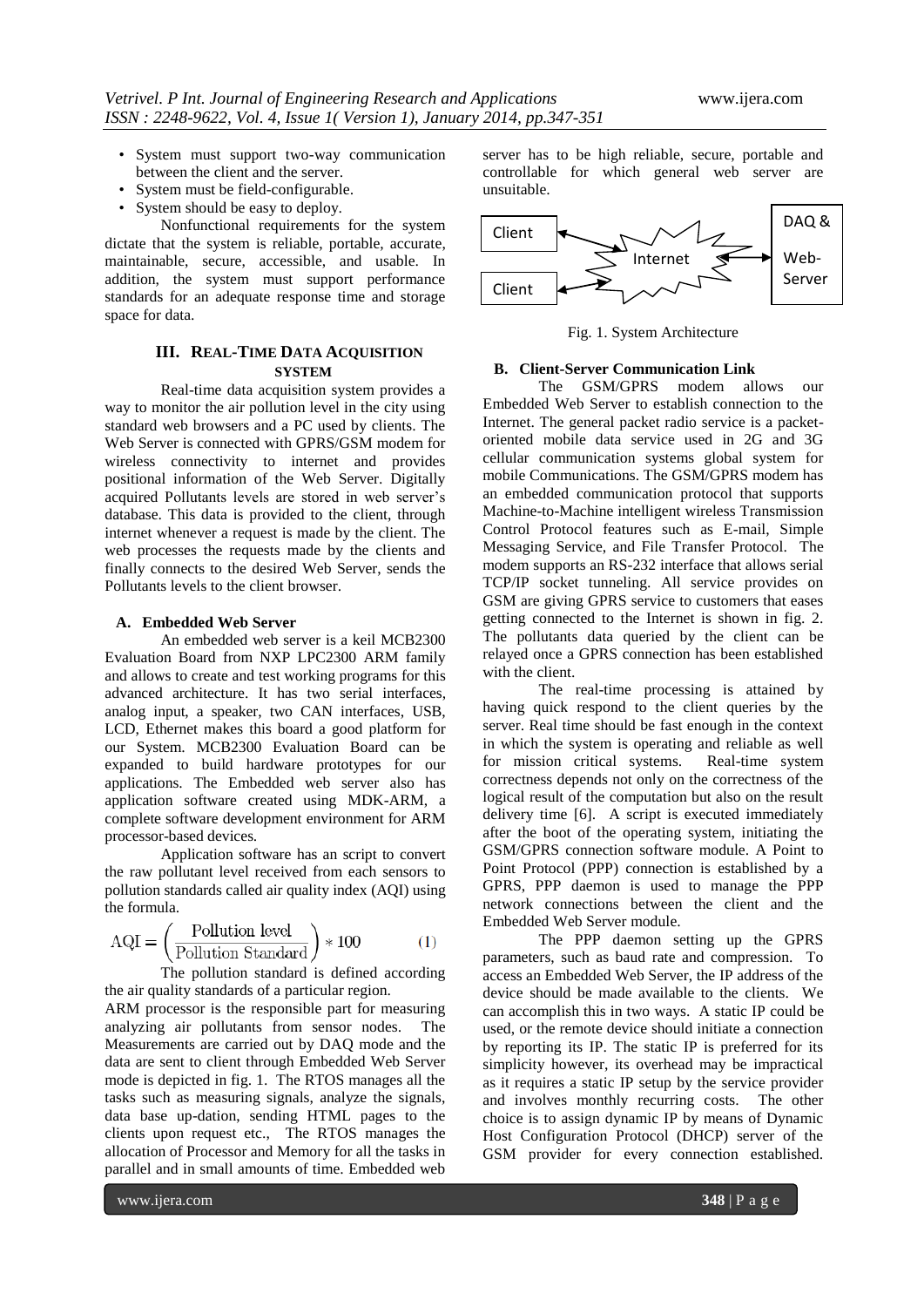However, this IP also needs to be known by any client requesting Pollutant level to the Embedded Web Server.



Fig. 2. Modem Connection to Internet

To resolve this problem we used FTP server as a dummy server to broadcast this IP to the client and does not require regular software updates or maintenance. A script on the Embedded Web Server is configured to update its static IP address on the FTP server as an index.htm file using Hypertext Meta-Language, under a folder named by its unique hostname. This script parses the current static IP for that Embedded Web Server and sends an html file with the static IP information of the device to the FTP server. As the index.htm file contains updated static IP addresses of devices, a direct connection can be established with the Embedded Web Server by a simple query.

The Dynamic Host Configuration Protocol approach is more cost-effective solution, as the static IP broadcasting to the FTP server is done only once by the Embedded Web Server. The hypertext file placed on the FTP server will be updated by the Embedded Web Server upon every reboot, thus this method reduces the overhead of running script on the embedded device, reduces the power consumption of the device and in turn reduces the heat generation of processor and reduces the boot time of the system. A PHP program running on the Apache web-server pollutant data from the mySQL database attached to the FTP Server and plots it on a Google Map using the Google Map API is shown in Fig. 4. In specific, an instance of a GMap object for each client request is created in Map using a JavaScript call. In addition to that a GPolygon object based on pollutant and the latitude, longitude is created for each region in the Map. The color of polygon is based on the pollution category as calculated by the Air Pollution Index (API) script.

#### **C. Air Pollutant Data Management**

The embedded Web Server receives the pollutant levels from the sensors (CO, NO2 and SO2 ) by executing script upon each HTML request from client and also collects information from GPS module through RS-232 communication by extracting the latitude and longitude of the device, sampled date and time. This data is also stored in mySQL database connected to FTP Server.

#### **D. Hardware Requirements**

The hardware setup for the remote DAQ system based on ARM processor is shown in fig. 3. The remote DAQ based on embedded ARM platform uses Keil MCB2300 Evaluation Boards that allows us to generate and test application programs for the NXP LPC23xx device family. With this hands-on process, one can determine the hardware and software requirements for current and future product development. The MCB2370 board uses the NXP LPC2378 microcontroller which has a larger package size and pin count than the NXP LPC2368 or LPC2387 [10].

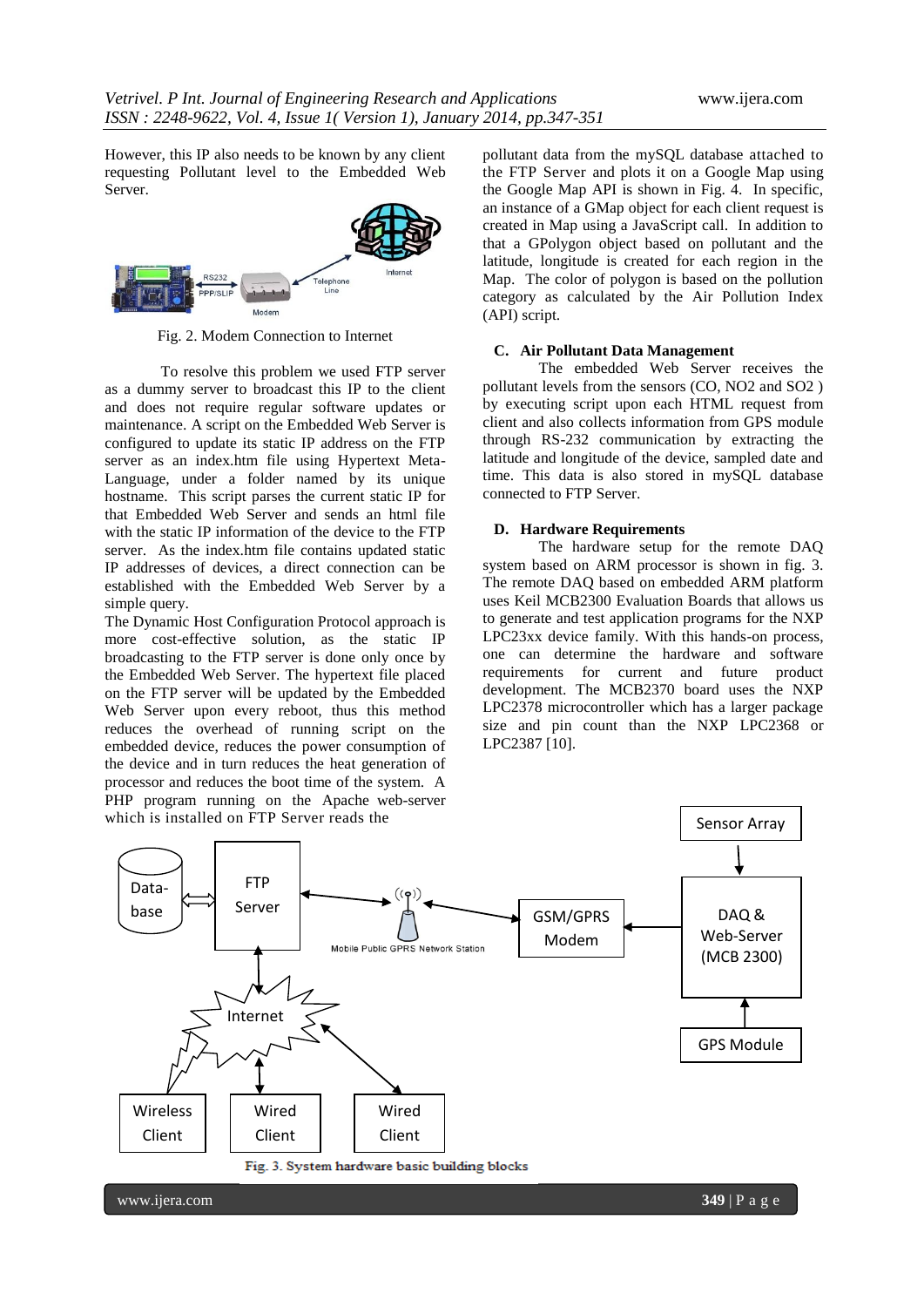The connectors on the MCB2300 evaluation board provide easy access to many of the on-chip peripherals. The evaluation board supports Dual Serial Ports using Standard DB9 connectors that are on the MCB2300 for both of the LPC2300's serial ports. Web Server uses one port for GSM/GPRS modem connection and another for GPS device. An adjustable analog voltage source is on the MCB2300 board for testing the Analog to Digital output feature of the LPC2300. A configuration jumper enables and disables this feature. A JTAG interface is on the MCB2300 board and, coupled with the ULINK USB-JTAG adapter, allows flash programming. The onchip debug interface can perform real-time in-circuit emulation of the LPC2300 device.

### **E. Sensors Array**

The sensor array consists of three air pollutions sensors in-cluding Carbon Monoxide (CO), Nitrogen Dioxide (NO2), and Sulfur Dioxide (SO2) [7].

As Table I shows, the resolution of these sensors is sufficient for pollution monitoring. Each of the above sensors has a linear current output in the range of 4 mA–20 mA. The 4 mA output corresponds to zero-level gas and the 20 mA corresponds to the maximum gas level. A simple *signal conditioning circuit* was designed to convert the 4 mA–20 mA range into 0–5 V to be

# TABLE I SENSOR ARRAY SPECIFICATION [7]

| Sensor                 | CO.        | <b>NO2</b> | <b>SO2</b> |
|------------------------|------------|------------|------------|
| Resolution (ppm)       | <1.5       | < 0.02     | < 0.1      |
| Resp. time $(190)$ (s) | <25        | <60        | <25        |
| Op. range (ppm)        | $0 - 1000$ | $0 - 20$   | $0 - 20$   |
| Operating life (yrs)   | >2         | >2         | >2         |
| Diameter (mm)          | 20         | 20         | 20         |

compatible with the voltage range of the built-in analog-to-dig-ital converter in the 16-bit single chip microcontroller described earlier.

# **F. GPS Module**

The GPS module provides the physical coordinate location of the mobile-DAQ, time and date in National Marine Electronics Association (NMEA) format [8]. NEMA format includes the complete position, velocity, and time computed by a GPS receiver where the position is given in latitude and longitude [8].

The data packet from the GPS-Module includes an RMS Header followed by UTC time, data validity checksum, latitude, longitude, velocity, heading, date, magnetic variation and direction, mode, and checksum. The only information required for the

proposed system is date, time, latitude and longitude. The GPS modem is interfaced with the microcontroller using the RS-232 communication standard.

#### **G. GPRS-Modem**

The general packet radio service (GPRS) is a packet-oriented mobile data service used in 2G and 3G cellular communication systems global system for mobile communications (GSM). The proposed system uses a GPRS-Modem as a communication device to transmit time, date, physical location and level of air pollutants. The modem used for the proposed system has an embedded communication protocol that supports Machine-to-Machine (M2M) intelligent wireless Transmission Control Protocol (TCP/IP) features such as Simple Mail Transfer (SMTP) E-mail, File Transfer Protocol (FTP), and Simple Messaging Service (SMS) services Protocol. The modem supports an RS-232 interface that allows Serial TCP/IP socket tunneling. The modem also has rugged aluminum enclosure making it suitable for the proposed system [9].

#### **H. Software and Operating System choice**

The Real-time DAQ system uses Keil RTX a royalty-free, deterministic Real-Time Operating System designed for ARM and Cortex-M devices [11]. It allows us to create programs that simultaneously perform multiple functions and helps to create applications which are better structured and<br>more easily maintained. Keil also provides more easily maintained. middleware libraries like the full TCP/IP Networking Suite which is specifically written for small, ARM and Cortex-M processor-based microcontrollers. It is highly optimized, has a small code footprint, and gives excellent performance. This library provides Full support for TCP/IP, and UDP protocols and Physical layer support for Ethernet and serial (PPP & SLIP), also Includes Common networking applications.

# **IV. TESTING EMBEDDED WEB SERVER**

The Embedded Web Server is implemented and tested for real time DAQ of air pollutant levels. The Server is booted with RTX, DHCP server assigns IP address to the Server. The IP address is updated in FTP server. After successful booting, the Server connection establishment with client is tested by ping command. Now and HTTP request is made by the client by typing the IP address of the Embedded Web Server in browser Address bar. The server collects pollutant level by running script and also extracts latitude and longitude information from the GPS module and respond to the client. These details are displayed in the clients Browser is shown in Fig. 5.